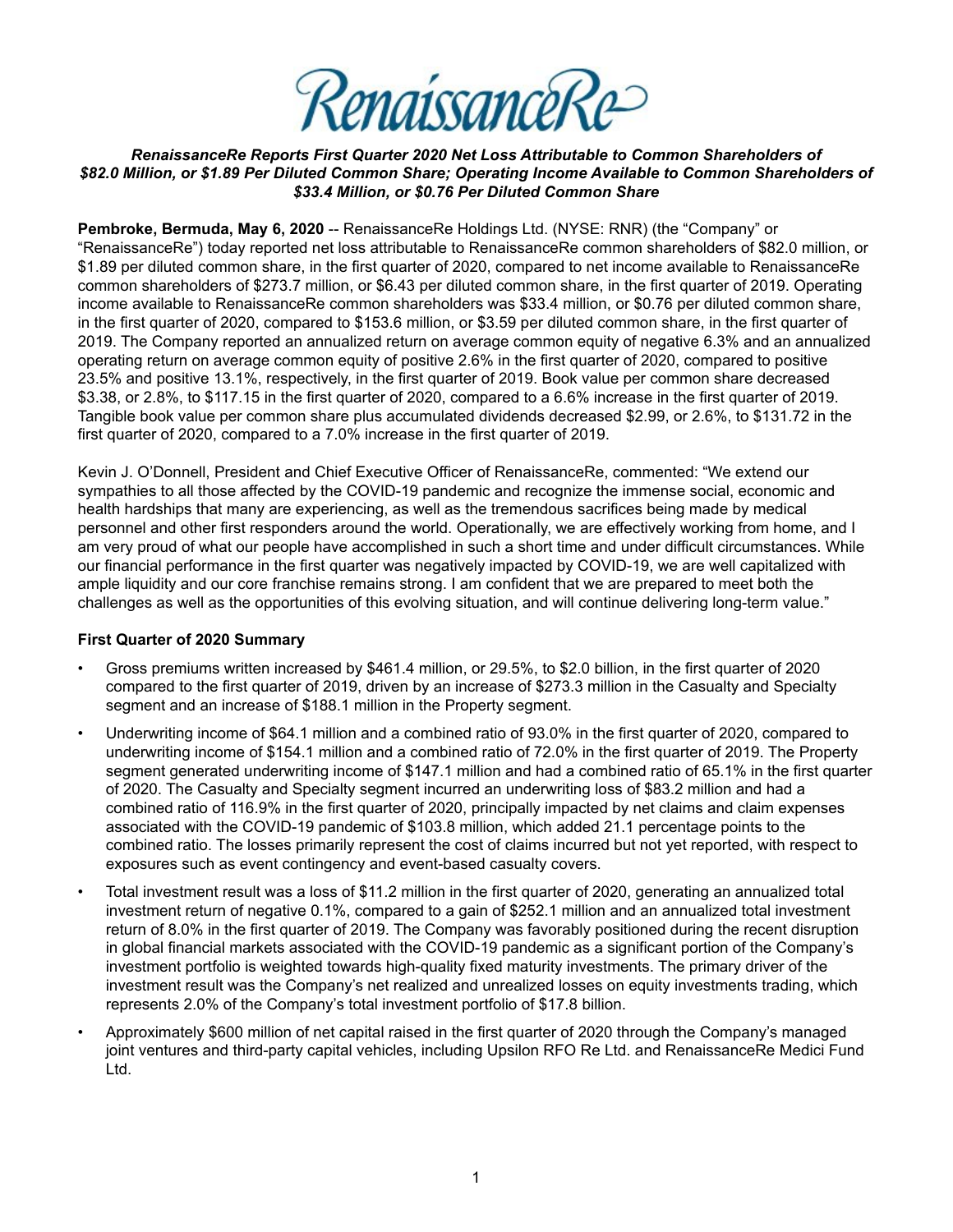# **Acquisition of Tokio Millennium Re**

On March 22, 2019, the Company completed its acquisition of Tokio Millennium Re AG (now known as RenaissanceRe Europe AG), Tokio Millennium Re (UK) Limited (now known as RenaissanceRe (UK) Limited) and their subsidiaries (collectively, "TMR"). The operating activities of TMR from the acquisition date through March 31, 2019 were not material and, as a result, were not included in the Company's consolidated statements of operations for the three months ended March 31, 2019. Comparisons of the Company's results of operations for the first quarter of 2020 to the first quarter of 2019 should be viewed in this context.

# **Underwriting Results by Segment**

# *Property Segment*

Gross premiums written in the Property segment were \$1.2 billion in the first quarter of 2020, an increase of \$188.1 million, or 18.2%, compared to \$1.0 billion in the first quarter of 2019.

Gross premiums written in the catastrophe class of business were \$936.2 million in the first quarter of 2020, an increase of \$91.0 million, or 10.8%, compared to the first quarter of 2019. This increase was driven by expanded participation on existing transactions, certain new transactions, rate improvements, and the acquisition of TMR.

Gross premiums written in the other property class of business were \$284.3 million in the first quarter of 2020, an increase of \$97.2 million, or 51.9%, compared to the first quarter of 2019. This increase was primarily driven by growth from existing relationships, new opportunities across a number of the Company's underwriting platforms, and business acquired in connection with the acquisition of TMR.

Ceded premiums written in the Property segment were \$545.9 million in the first quarter of 2020, an increase of \$77.8 million, or 16.6%, compared to the first quarter of 2019. The increase in ceded premiums written was principally due to certain of the increase in gross premiums written in the catastrophe class of business noted above being ceded to third-party investors in the Company's managed vehicles, primarily Upsilon and Mona Lisa Re Ltd., as well as an overall increase in ceded purchases made as part of the Company's gross-to-net strategy, which is core to the construction of its net portfolios of risk.

The Property segment generated underwriting income of \$147.1 million and a combined ratio of 65.1% in the first quarter of 2020, compared to \$152.4 million and 47.6%, respectively, in the first quarter of 2019. The Property segment underwriting result and combined ratio in the first quarter of 2020 were principally impacted by higher current accident year net claims and claim expenses primarily driven by a higher level of attritional losses associated with a larger proportion of the other property class of business earning through, as well as a relatively higher number of small insured catastrophe events, compared to the first quarter of 2019. In addition, there was net adverse development on prior accident years net claims and claim expenses of \$14.0 million, or 3.3 percentage points, during the first quarter of 2020, primarily driven by higher than expected attritional losses in the other property class of business.

#### *Casualty and Specialty Segment*

Gross premiums written in the Casualty and Specialty segment were \$805.2 million in the first quarter of 2020, an increase of \$273.3 million, or 51.4%, compared to the first quarter of 2019. This increase was due to growth from new and existing business opportunities written in the current and prior periods across various classes of business within the segment, and business acquired in connection with the acquisition of TMR.

The Casualty and Specialty segment incurred an underwriting loss of \$83.2 million and had a combined ratio of 116.9% in the first quarter of 2020, compared to an underwriting gain of \$1.7 million and a combined ratio of 99.3% in the first quarter of 2019. The net underwriting result and combined ratio in the first quarter of 2020 were principally impacted by net claims and claim expenses of \$103.8 million associated with the COVID-19 pandemic, which added 21.1 percentage points to the net claims and claims expense ratio and the combined ratio.

In the three months ended March 31, 2020, the Casualty and Specialty segment generated a net claims and claim expense ratio of 86.7%, an underwriting expense ratio of 30.2% and a combined ratio of 116.9%, compared to 65.9%, 33.4% and 99.3%, respectively, in the three months ended March 31, 2019.

The increase in the Casualty and Specialty segment net current accident year claims and claim expense ratio of 18.4 percentage points in the three months ended March 31, 2020, compared to the three months ended March 31, 2019 was driven by higher current accident year losses as a result of the impact of losses associated with the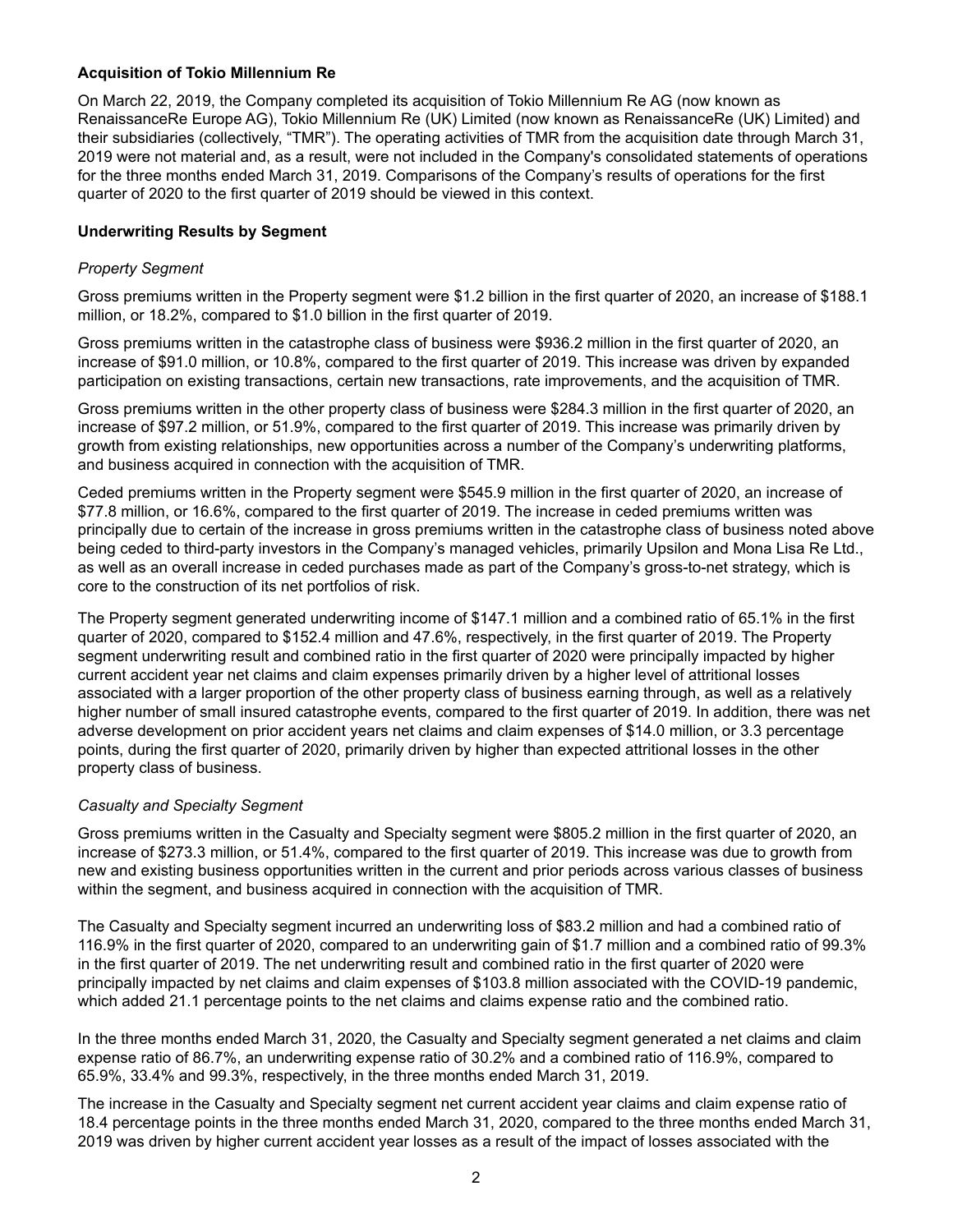COVID-19 pandemic. The losses primarily represent the cost of claims incurred but not yet reported, with respect to exposures such as event contingency and event-based casualty covers. The underwriting expense ratio in the Casualty and Specialty segment decreased 3.2 percentage points, to 30.2%, in the three months ended March 31, 2020, compared to 33.4% in the three months ended March 31, 2019, due to a decrease in the operating expense ratio as a result of improved operating leverage, as well as a decrease in the acquisition ratio.

# **COVID-19**

Due to the ongoing and rapidly evolving nature of the COVID-19 pandemic, the Company is continuing to evaluate the impact of COVID-19 on its business and to estimate all of the Company's potential reinsurance, insurance or investment exposures, or any other effects that the COVID-19 pandemic may have on its results of operations or financial condition.

The Company expects losses to emerge over time as the full impact of the pandemic and its effects on the global economy are realized. A longer or more severe recession, or high unemployment levels will increase the probability of losses. Potential legislative, regulatory and judicial actions are also causing significant uncertainty with respect to policy coverage and other issues. Our loss estimate as of March 31, 2020 represents our best estimate based on currently available information, including communications received to date from cedants and brokers, portfolio and contract reviews, and other risk assessment procedures. Actual losses may vary materially from this initial estimate. Additionally, losses incurred in respect of the COVID-19 pandemic subsequent to March 31, 2020 will be reflected in the periods in which those losses are incurred.

In addition to coverage exposures, volatility in global financial markets and a continued slowdown in global economic conditions, have adversely affected, and may continue to adversely affect, the Company's investment portfolio. These conditions may also negatively impact the Company's ability to access liquidity and capital markets financing.

Please refer to the Company's Quarterly Report on Form 10-Q for the quarter ended March 31, 2020 when available for a more detailed discussion of the risks and potential impacts of the COVID-19 pandemic on the Company.

# **Other Items**

- The Company's total investment result, which includes the sum of net investment income and net realized and unrealized (losses) gains on investments, was a loss of \$11.2 million in the first quarter of 2020, compared to a gain of \$252.1 million in the first quarter of 2019, a decrease of \$263.3 million. The primary driver of the decrease in the total investment result was net realized and unrealized losses on equity investments trading, combined with net realized and unrealized losses on other investments and lower net realized and unrealized gains on fixed maturity investments, due in part to the recent disruption in global financial markets associated with the COVID-19 pandemic, partially offset by higher returns on investments-related derivatives.
- Net income attributable to redeemable noncontrolling interests in the first quarter of 2020 was \$98.1 million, compared to \$70.2 million in the first quarter of 2019. The result was primarily driven by DaVinciRe Holdings Ltd. and Vermeer Reinsurance Ltd. generating net income of \$108.0 million and \$17.9 million, respectively, in the first quarter of 2020, compared to \$80.3 million and \$5.2 million, respectively, in the first quarter of 2019.
- In the first quarter of 2020, total fee income increased by \$16.6 million, to \$45.4 million, compared to \$28.8 million in the first quarter of 2019, primarily driven by an increase in the dollar value of capital being managed combined with improved underlying performance.
- During the first quarter of 2020, the Company repurchased 406 thousand common shares in open market transactions at an aggregate cost of \$62.6 million and an average price of \$154.36 per common share.
- In February 2020, the Company announced the redemption of all 5 million of its outstanding Series C 6.08% Preference Shares. The Series C 6.08% Preference Shares were redeemed on March 26, 2020 for \$125.0 million plus accrued and unpaid dividends thereon. Following the redemption, no Series C 6.08% Preference Shares remain outstanding.
- On February 4, 2020, the Company's wholly-owned subsidiary, RenaissanceRe Specialty Holdings (UK) Limited, entered into an agreement to sell its wholly owned subsidiary, RenaissanceRe (UK) Limited, a UK runoff company acquired in connection with the acquisition of TMR, to an investment vehicle managed by AXA Liabilities Managers, an affiliate of AXA XL. The sale is subject to regulatory approval and is expected to close in 2020.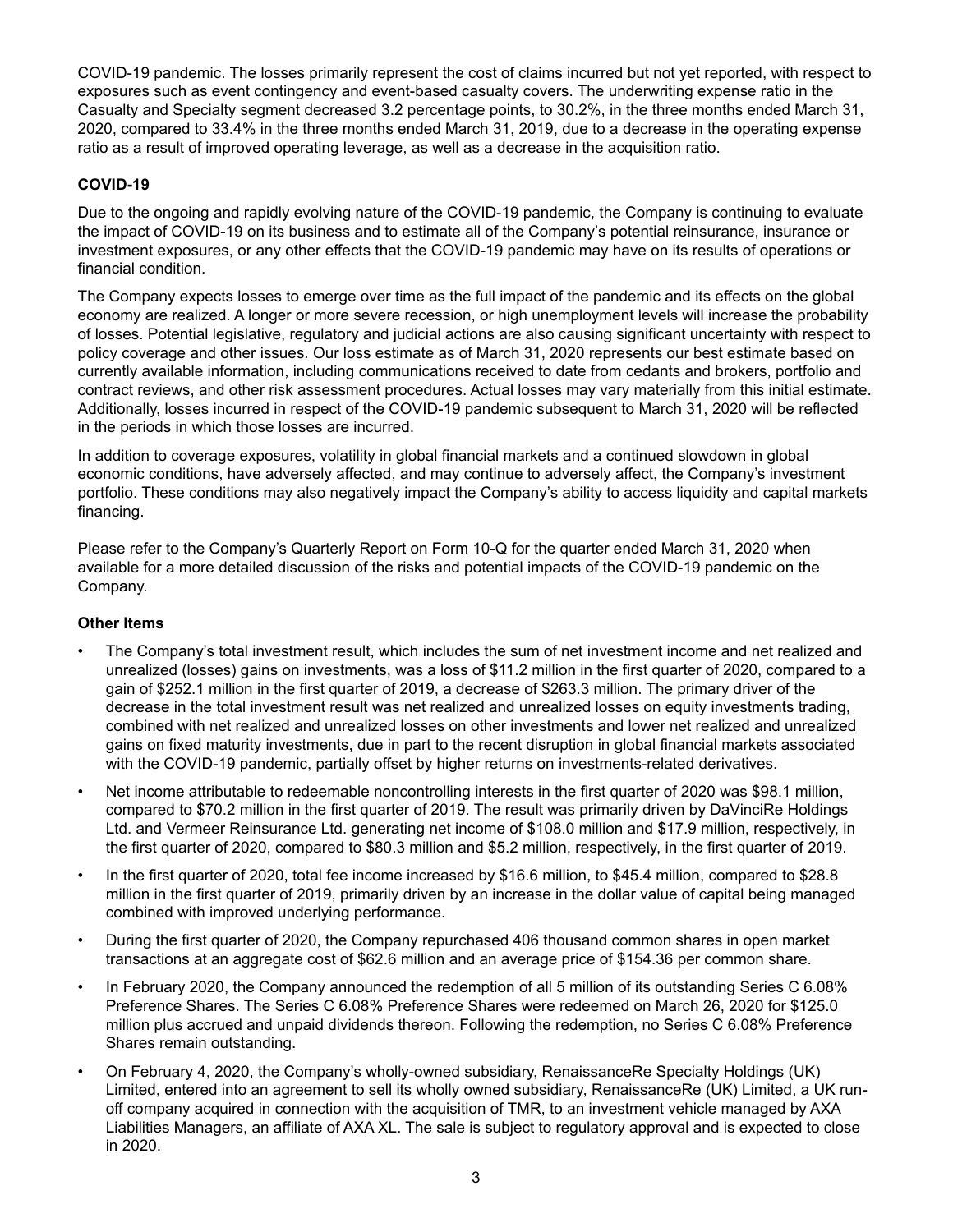• On March 15, 2020, the Company repaid in full at maturity the aggregate principal amount of \$250.0 million, plus applicable accrued interest, of its 5.75% Senior Notes due 2020 of RenRe North America Holdings Inc. and RenaissanceRe Finance.

This Press Release includes certain financial measures that are not calculated in accordance with generally accepted accounting principles in the U.S. ("GAAP") including "operating income available to RenaissanceRe common shareholders," "operating income available to RenaissanceRe common shareholders per common share diluted," "operating return on average common equity - annualized," "tangible book value per common share" and "tangible book value per common share plus accumulated dividends." A reconciliation of such measures to the most comparable GAAP figures in accordance with Regulation G is presented in the attached supplemental financial data.

Please refer to the "Investors - Financial Reports - Financial Supplements" section of the Company's website at www.renre.com for a copy of the Financial Supplement which includes additional information on the Company's financial performance.

RenaissanceRe will host a conference call on Thursday, May 7, 2020 at 9:00 a.m. ET to discuss this release. Live broadcast of the conference call will be available through the "Investors - Webcasts & Presentations" section of the Company's website at www.renre.com.

# **About RenaissanceRe**

RenaissanceRe is a global provider of reinsurance and insurance that specializes in matching well-structured risks with efficient sources of capital. The Company provides property, casualty and specialty reinsurance and certain insurance solutions to customers, principally through intermediaries. Established in 1993, the Company has offices in Bermuda, Australia, Ireland, Singapore, Switzerland, the United Kingdom and the United States.

# **Cautionary Statement Regarding Forward-Looking Statements**

Any forward-looking statements made in this Press Release reflect RenaissanceRe's current views with respect to future events and financial performance and are made pursuant to the safe harbor provisions of the Private Securities Litigation Reform Act of 1995. These statements are subject to numerous factors that could cause actual results to differ materially from those set forth in or implied by such forward-looking statements, including the following: the uncertainty of the impact of the COVID-19 pandemic and measures taken in response thereto; the effect of legislative, regulatory, judicial or social influences related to the COVID-19 pandemic on the Company's financial performance and the Company's ability to conduct its business; the impact of the COVID-19 pandemic on the value of the Company's investments and access to capital; the effect that measures taken to mitigate the COVID-19 pandemic have on the operations of the Company and its counterparties; the frequency and severity of catastrophic and other events that the Company covers; the effectiveness of the Company's claims and claim expense reserving process; the effect of climate change on the Company's business, including the trend towards increasingly frequent and severe climate events; the Company's ability to maintain its financial strength ratings; the effect of emerging claims and coverage issues; collection on claimed retrocessional coverage, and new retrocessional reinsurance being available on acceptable terms and providing the coverage that we intended to obtain; the Company's reliance on a small and decreasing number of reinsurance brokers and other distribution services for the preponderance of its revenue; the Company's exposure to credit loss from counterparties in the normal course of business; the effect of continued challenging economic conditions throughout the world; soft reinsurance underwriting market conditions; the performance of the Company's investment portfolio; a contention by the Internal Revenue Service that Renaissance Reinsurance Ltd., or any of the Company's other Bermuda subsidiaries, is subject to taxation in the U.S.; the effects of U.S. tax reform legislation and possible future tax reform legislation and regulations, including changes to the tax treatment of the Company's shareholders or investors in the Company's joint ventures or other entities the Company manages; the success of any of the Company's strategic investments or acquisitions, including the Company's ability to manage its operations as its product and geographical diversity increases; the Company's ability to retain key senior officers and to attract or retain the executives and employees necessary to manage its business; the Company's ability to effectively manage capital on behalf of investors in joint ventures or other entities it manages; foreign currency exchange rate fluctuations; changes in the method for determining LIBOR and the potential replacement of LIBOR; losses the Company could face from terrorism, political unrest or war; the effect of cybersecurity risks, including technology breaches or failure, on the Company's business; the Company's ability to successfully implement its business strategies and initiatives; the Company's ability to determine any impairments taken on investments; the effects of inflation; the ability of the Company's ceding companies and delegated authority counterparties to accurately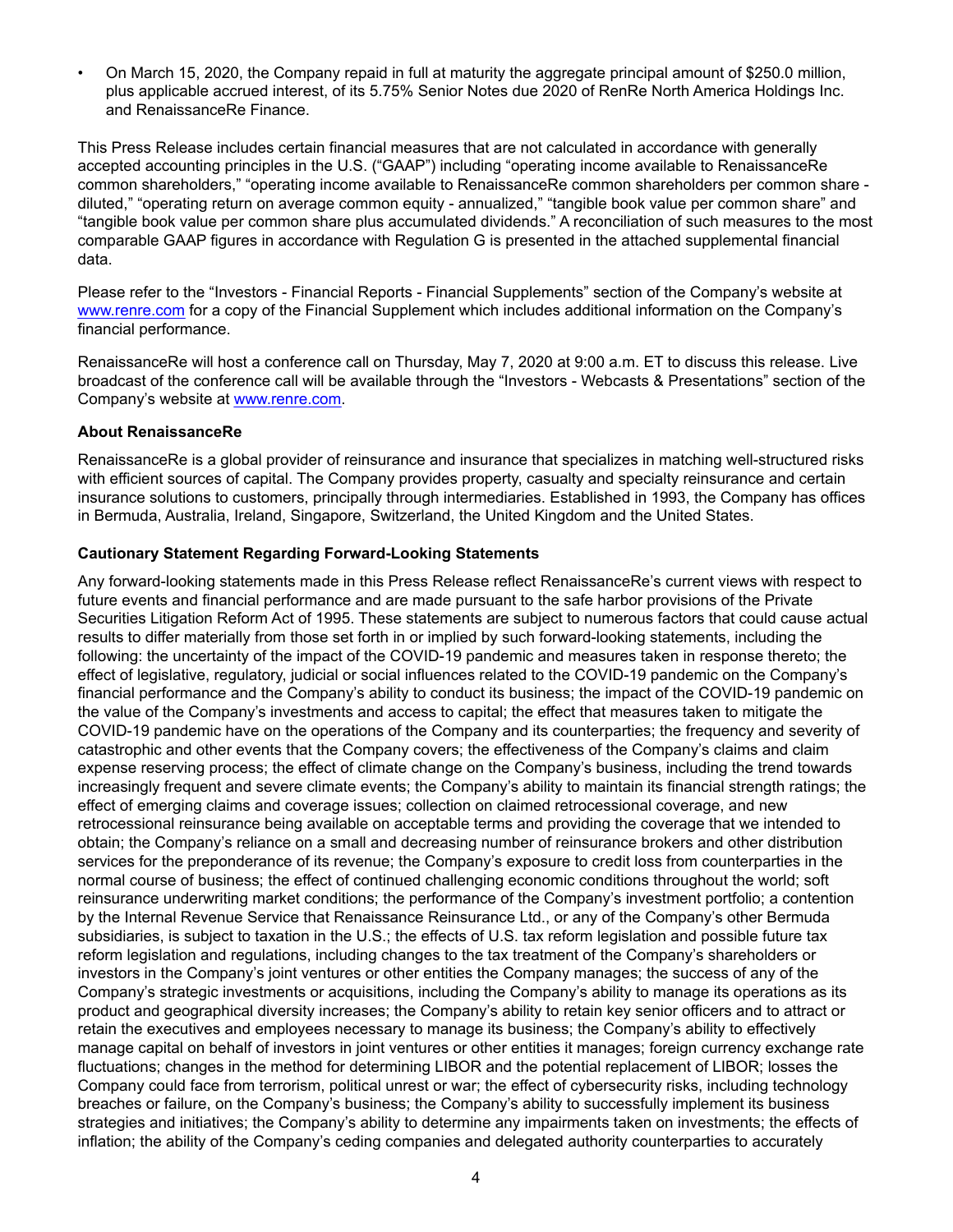assess the risks they underwrite; the effect of operational risks, including system or human failures; the Company's ability to raise capital if necessary; the Company's ability to comply with covenants in its debt agreements; changes to the regulatory systems under which the Company operates, including as a result of increased global regulation of the insurance and reinsurance industries; changes in Bermuda laws and regulations and the political environment in Bermuda; the Company's dependence on the ability of its operating subsidiaries to declare and pay dividends; aspects of the Company's corporate structure that may discourage third-party takeovers and other transactions; difficulties investors may have in servicing process or enforcing judgments against the Company in the U.S.; the cyclical nature of the reinsurance and insurance industries; adverse legislative developments that reduce the size of the private markets the Company serves or impede their future growth; consolidation of competitors, customers and insurance and reinsurance brokers; the effect on the Company's business of the highly competitive nature of its industry, including the effect of new entrants to, competing products for and consolidation in the (re)insurance industry; other political, regulatory or industry initiatives adversely impacting the Company; the Company's ability to comply with applicable sanctions and foreign corrupt practices laws; increasing barriers to free trade and the free flow of capital; international restrictions on the writing of reinsurance by foreign companies and government intervention in the natural catastrophe market; the effect of Organisation for Economic Co-operation and Development or European Union ("EU") measures to increase the Company's taxes and reporting requirements; the effect of the vote by the U.K. to leave the EU; changes in regulatory regimes and accounting rules that may impact financial results irrespective of business operations; the Company's need to make many estimates and judgments in the preparation of its financial statements; risks that the ongoing integration of TMR disrupts or distracts from current plans and operations; and other factors affecting future results disclosed in RenaissanceRe's filings with the Securities and Exchange Commission, including its Annual Reports on Form 10-K and Quarterly Reports on Form 10-Q.

#### **INVESTOR CONTACT: MEDIA CONTACT:**

Keith McCue **Keil Gunther** Senior Vice President, Finance & Investor Relations Vice President, Head of Global Marketing & Client RenaissanceRe Holdings Ltd. Communication (441) 239-4830 RenaissanceRe Holdings Ltd.

(441) 239-4932 or Kekst CNC Dawn Dover (212) 521-4800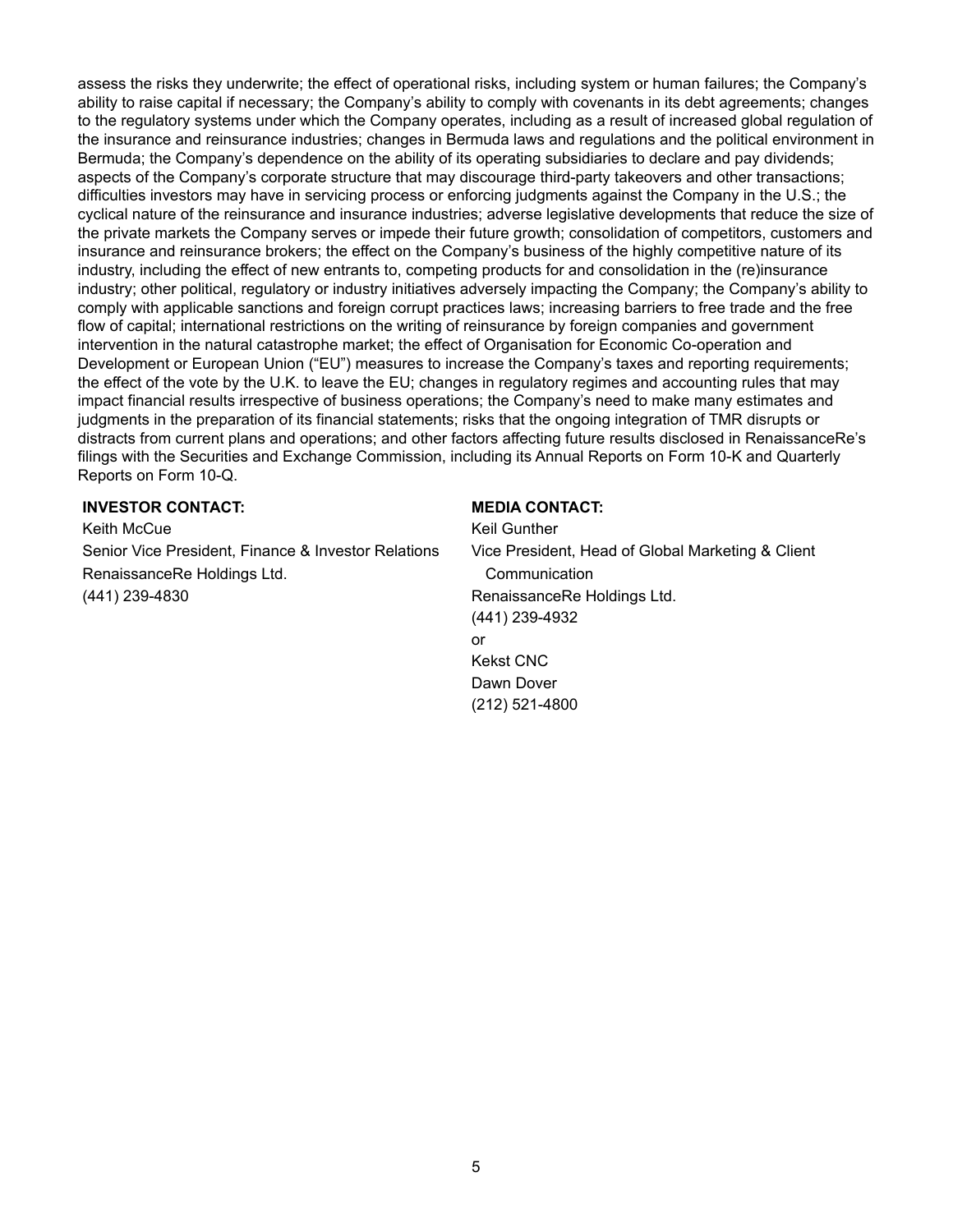# **RenaissanceRe Holdings Ltd.**

# **Summary Consolidated Statements of Operations**

(in thousands of United States Dollars, except per share amounts and percentages)

(Unaudited)

|                                                                                                               | Three months ended |                   |    |                   |  |  |
|---------------------------------------------------------------------------------------------------------------|--------------------|-------------------|----|-------------------|--|--|
|                                                                                                               |                    | March 31,<br>2020 |    | March 31,<br>2019 |  |  |
| <b>Revenues</b>                                                                                               |                    |                   |    |                   |  |  |
| Gross premiums written                                                                                        |                    | \$2,025,721       |    | \$1,564,295       |  |  |
| Net premiums written                                                                                          |                    | \$1,269,808       | \$ | 929,031           |  |  |
| Increase in unearned premiums                                                                                 |                    | (356, 710)        |    | (379,003)         |  |  |
| Net premiums earned                                                                                           |                    | 913,098           |    | 550,028           |  |  |
| Net investment income                                                                                         |                    | 99,473            |    | 82,094            |  |  |
| Net foreign exchange losses                                                                                   |                    | (5,728)           |    | (2,846)           |  |  |
| Equity in earnings of other ventures                                                                          |                    | 4,564             |    | 4,661             |  |  |
| Other (loss) income                                                                                           |                    | (4, 436)          |    | 3,171             |  |  |
| Net realized and unrealized (losses) gains on investments                                                     |                    | (110, 707)        |    | 170,013           |  |  |
| <b>Total revenues</b>                                                                                         |                    | 896,264           |    | 807,121           |  |  |
| <b>Expenses</b>                                                                                               |                    |                   |    |                   |  |  |
| Net claims and claim expenses incurred                                                                        |                    | 570,954           |    | 227,035           |  |  |
| Acquisition expenses                                                                                          |                    | 210,604           |    | 123,951           |  |  |
| Operational expenses                                                                                          |                    | 67,461            |    | 44,933            |  |  |
| Corporate expenses                                                                                            |                    | 15,991            |    | 38,789            |  |  |
| Interest expense                                                                                              |                    | 14,927            |    | 11,754            |  |  |
| <b>Total expenses</b>                                                                                         |                    | 879,937           |    | 446,462           |  |  |
| Income before taxes                                                                                           |                    | 16,327            |    | 360,659           |  |  |
| Income tax benefit (expense)                                                                                  |                    | 8,846             |    | (7, 531)          |  |  |
| <b>Net income</b>                                                                                             |                    | 25,173            |    | 353,128           |  |  |
| Net income attributable to noncontrolling interests                                                           |                    | (98,091)          |    | (70, 222)         |  |  |
| Net (loss) income attributable to RenaissanceRe                                                               |                    | (72, 918)         |    | 282,906           |  |  |
| Dividends on preference shares                                                                                |                    | (9,056)           |    | (9, 189)          |  |  |
| Net (loss) income (attributable) available to RenaissanceRe common shareholders                               | \$                 | (81, 974)         | \$ | 273,717           |  |  |
|                                                                                                               |                    |                   |    |                   |  |  |
| Net (loss) income (attributable) available to RenaissanceRe common shareholders per<br>common share - basic   | \$                 | (1.89)            | \$ | 6.43              |  |  |
| Net (loss) income (attributable) available to RenaissanceRe common shareholders per<br>common share - diluted | \$                 | (1.89)            | \$ | 6.43              |  |  |
| Operating income available to RenaissanceRe common shareholders per common share -<br>diluted $(1)$           | \$                 | 0.76              | \$ | 3.59              |  |  |
|                                                                                                               |                    |                   |    |                   |  |  |
| Average shares outstanding - basic                                                                            |                    | 43,441            |    | 42,065            |  |  |
| Average shares outstanding - diluted                                                                          |                    | 43,441            |    | 42,091            |  |  |
| Net claims and claim expense ratio                                                                            |                    | 62.5 %            |    | 41.3%             |  |  |
| Underwriting expense ratio                                                                                    |                    | 30.5 %            |    | 30.7%             |  |  |
| Combined ratio                                                                                                |                    | 93.0 %            |    | 72.0%             |  |  |
|                                                                                                               |                    |                   |    |                   |  |  |
| Return on average common equity - annualized                                                                  |                    | (6.3)%            |    | 23.5%             |  |  |
| Operating return on average common equity - annualized (1)                                                    |                    | 2.6 %             |    | 13.1%             |  |  |

(1) See Comments on Regulation G for a reconciliation of non-GAAP financial measures.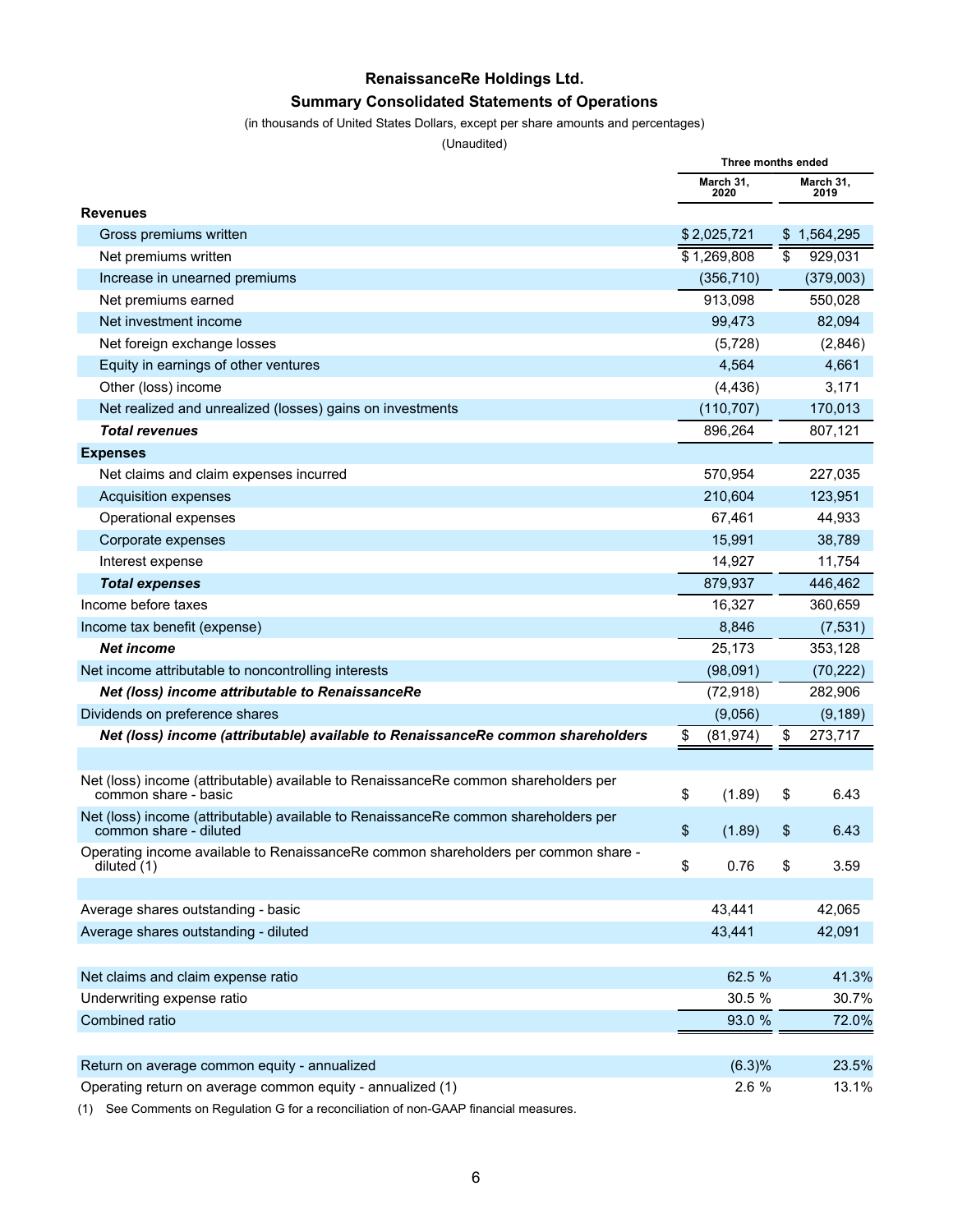# **RenaissanceRe Holdings Ltd.**

# **Summary Consolidated Balance Sheets**

(in thousands of United States Dollars, except per share amounts)

|                                                                      | March 31,<br>2020 | December 31,<br>2019 |
|----------------------------------------------------------------------|-------------------|----------------------|
| <b>Assets</b>                                                        | (Unaudited)       | (Audited)            |
| Fixed maturity investments trading, at fair value                    | \$11,045,801      | \$11,171,655         |
| Short term investments, at fair value                                | 5,263,242         | 4,566,277            |
| Equity investments trading, at fair value                            | 360,444           | 436,931              |
| Other investments, at fair value                                     | 1,058,714         | 1,087,377            |
| Investments in other ventures, under equity method                   | 90,396            | 106,549              |
| Total investments                                                    | 17,818,597        | 17,368,789           |
| Cash and cash equivalents                                            | 896,216           | 1,379,068            |
| Premiums receivable                                                  | 3,105,441         | 2,599,896            |
| Prepaid reinsurance premiums                                         | 1,151,926         | 767,781              |
| Reinsurance recoverable                                              | 2,765,583         | 2,791,297            |
| Accrued investment income                                            | 73,496            | 72,461               |
| Deferred acquisition costs and value of business acquired            | 739,875           | 663,991              |
| Receivable for investments sold                                      | 341,786           | 78,369               |
| Other assets                                                         | 312,523           | 346,216              |
| Goodwill and other intangibles                                       | 260,076           | 262,226              |
| <b>Total assets</b>                                                  | \$27,465,519      | \$26,330,094         |
| Liabilities, Noncontrolling Interests and Shareholders' Equity       |                   |                      |
| <b>Liabilities</b>                                                   |                   |                      |
| Reserve for claims and claim expenses                                | 9,406,707<br>\$   | \$<br>9,384,349      |
| Unearned premiums                                                    | 3,245,914         | 2,530,975            |
| <b>Debt</b>                                                          | 1,134,695         | 1,384,105            |
| Reinsurance balances payable                                         | 3,775,375         | 2,830,691            |
| Payable for investments purchased                                    | 636,136           | 225,275              |
| <b>Other liabilities</b>                                             | 351,320           | 932,024              |
| <b>Total liabilities</b>                                             | 18,550,147        | 17,287,419           |
| Redeemable noncontrolling interest                                   | 3,231,846         | 3,071,308            |
| <b>Shareholders' Equity</b>                                          |                   |                      |
| Preference shares                                                    | 525,000           | 650,000              |
| Common shares                                                        | 44,034            | 44,148               |
| Additional paid-in capital                                           | 502,608           | 568,277              |
| Accumulated other comprehensive loss                                 | (1,664)           | (1,939)              |
| Retained earnings                                                    | 4,613,548         | 4,710,881            |
| Total shareholders' equity attributable to RenaissanceRe             | 5,683,526         | 5,971,367            |
| Total liabilities, noncontrolling interests and shareholders' equity | \$27,465,519      | \$ 26,330,094        |
|                                                                      |                   |                      |
| Book value per common share                                          | \$<br>117.15      | 120.53<br>\$         |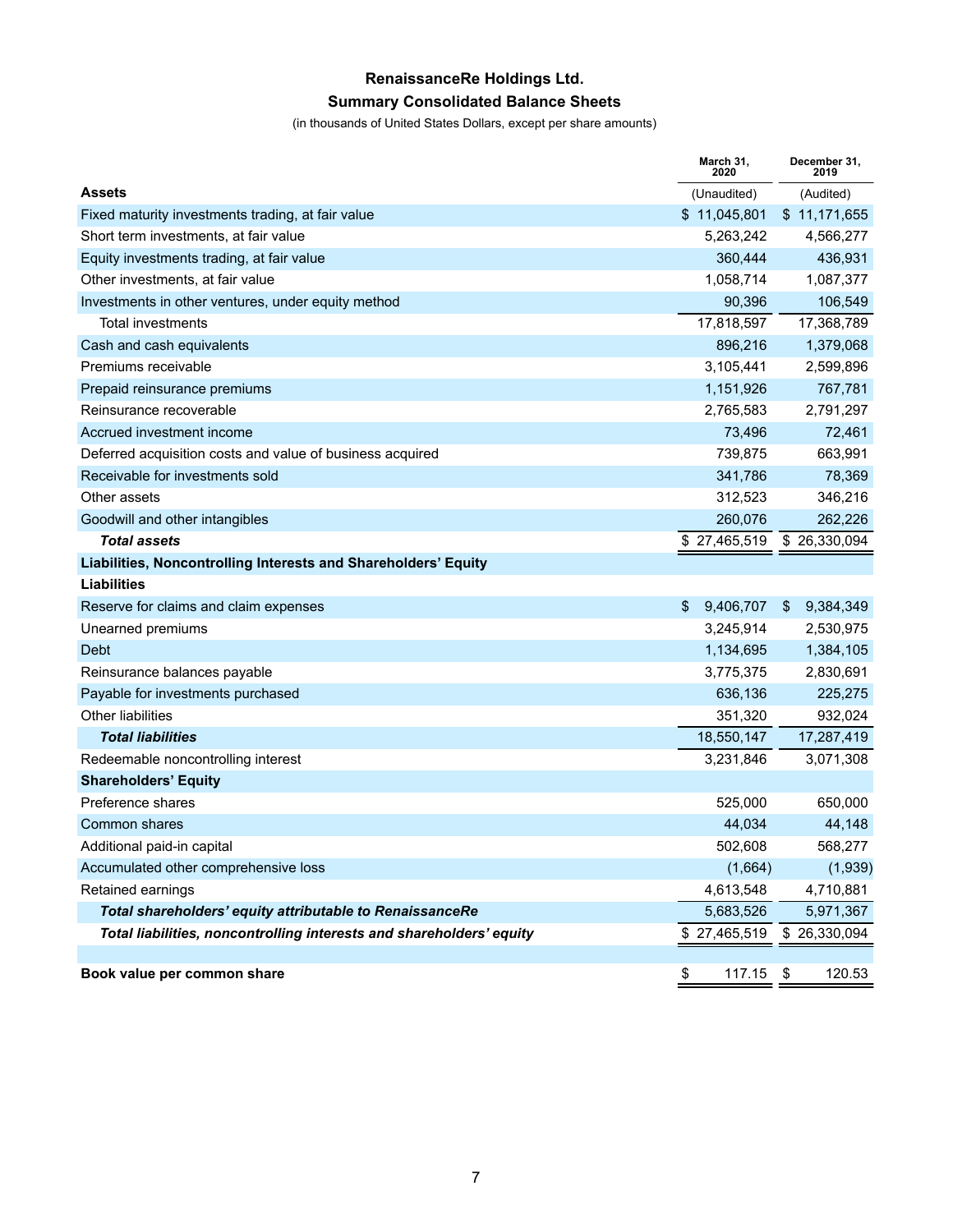# **RenaissanceRe Holdings Ltd.**

# **Supplemental Financial Data - Segment Information**

(in thousands of United States Dollars, except percentages)

(Unaudited)

|                                                                | Three months ended March 31, 2020 |           |                                  |           |                          |            |                         |            |  |
|----------------------------------------------------------------|-----------------------------------|-----------|----------------------------------|-----------|--------------------------|------------|-------------------------|------------|--|
|                                                                | Property                          |           | Casualty and<br><b>Specialty</b> |           | Other                    |            | <b>Total</b>            |            |  |
| Gross premiums written                                         | \$                                | 1.220.526 | \$                               | 805,195   | \$                       |            |                         | 2,025,721  |  |
| Net premiums written                                           | $\mathbf{\hat{s}}$                | 674,581   | $\mathbf{s}$                     | 595,227   | $\overline{\mathcal{S}}$ |            | $\mathsf{\$}$           | 1,269,808  |  |
| Net premiums earned                                            | $\overline{s}$                    | 421,335   |                                  | 491,763   | $\overline{\mathbb{s}}$  |            | $\overline{\mathsf{s}}$ | 913,098    |  |
| Net claims and claim expenses incurred                         |                                   | 144,852   |                                  | 426,209   |                          | (107)      |                         | 570,954    |  |
| Acquisition expenses                                           |                                   | 85,351    |                                  | 125,253   |                          |            |                         | 210,604    |  |
| Operational expenses                                           |                                   | 44,007    |                                  | 23,454    |                          |            |                         | 67,461     |  |
| Underwriting income (loss)                                     | \$                                | 147,125   | \$                               | (83, 153) | \$                       | 107        |                         | 64,079     |  |
| Net investment income                                          |                                   |           |                                  |           |                          | 99,473     |                         | 99,473     |  |
| Net foreign exchange losses                                    |                                   |           |                                  |           |                          | (5,728)    |                         | (5,728)    |  |
| Equity in earnings of other ventures                           |                                   |           |                                  |           |                          | 4,564      |                         | 4.564      |  |
| Other loss                                                     |                                   |           |                                  |           |                          | (4, 436)   |                         | (4, 436)   |  |
| Net realized and unrealized losses on investments              |                                   |           |                                  |           |                          | (110, 707) |                         | (110, 707) |  |
| Corporate expenses                                             |                                   |           |                                  |           |                          | (15,991)   |                         | (15,991)   |  |
| Interest expense                                               |                                   |           |                                  |           |                          | (14, 927)  |                         | (14, 927)  |  |
| Income before taxes and redeemable noncontrolling interests    |                                   |           |                                  |           |                          |            |                         | 16,327     |  |
| Income tax benefit                                             |                                   |           |                                  |           |                          | 8.846      |                         | 8,846      |  |
| Net income attributable to redeemable noncontrolling interests |                                   |           |                                  |           |                          | (98,091)   |                         | (98,091)   |  |
| Dividends on preference shares                                 |                                   |           |                                  |           |                          | (9,056)    |                         | (9,056)    |  |
| Net loss attributable to RenaissanceRe common shareholders     |                                   |           |                                  |           |                          |            | \$                      | (81, 974)  |  |
|                                                                |                                   |           |                                  |           |                          |            |                         |            |  |
| Net claims and claim expenses incurred - current accident year | \$                                | 130,844   | \$                               | 426,210   | \$                       |            | \$                      | 557,054    |  |
| Net claims and claim expenses incurred - prior accident years  |                                   | 14,008    |                                  | (1)       |                          | (107)      |                         | 13,900     |  |
| Net claims and claim expenses incurred - total                 | \$                                | 144,852   | \$                               | 426,209   | \$                       | (107)      | \$                      | 570,954    |  |
|                                                                |                                   |           |                                  |           |                          |            |                         |            |  |
| Net claims and claim expense ratio - current accident year     |                                   | 31.1%     |                                  | 86.7 %    |                          |            |                         | 61.0%      |  |
| Net claims and claim expense ratio - prior accident years      |                                   | 3.3%      |                                  | $-$ %     |                          |            |                         | 1.5%       |  |
| Net claims and claim expense ratio - calendar year             |                                   | 34.4%     |                                  | 86.7 %    |                          |            |                         | 62.5 %     |  |
| Underwriting expense ratio                                     |                                   | 30.7%     |                                  | 30.2 %    |                          |            |                         | 30.5 %     |  |
| Combined ratio                                                 |                                   | 65.1%     |                                  | 116.9 %   |                          |            |                         | 93.0 %     |  |
|                                                                |                                   |           |                                  |           |                          |            |                         |            |  |

|                                                                | Three months ended March 31, 2019 |           |                |                                  |                          |           |                 |           |  |
|----------------------------------------------------------------|-----------------------------------|-----------|----------------|----------------------------------|--------------------------|-----------|-----------------|-----------|--|
|                                                                |                                   | Property  |                | Casualty and<br><b>Specialty</b> | Other                    |           |                 | Total     |  |
| Gross premiums written                                         |                                   | 1,032,384 | $\sqrt[6]{3}$  | 531,911                          | \$                       |           | \$              | 1,564,295 |  |
| Net premiums written                                           | \$                                | 564,230   |                | 364,801                          | \$                       |           | $\overline{\$}$ | 929,031   |  |
| Net premiums earned                                            | $\frac{1}{s}$                     | 290,745   | $\mathfrak{S}$ | 259,283                          | $\overline{\mathcal{S}}$ |           | $\mathfrak{S}$  | 550,028   |  |
| Net claims and claim expenses incurred                         |                                   | 56,083    |                | 170,933                          |                          | 19        |                 | 227,035   |  |
| <b>Acquisition expenses</b>                                    |                                   | 53,739    |                | 70,212                           |                          |           |                 | 123,951   |  |
| Operational expenses                                           |                                   | 28,544    |                | 16,389                           |                          |           |                 | 44,933    |  |
| Underwriting income (loss)                                     | \$                                | 152,379   | $\frac{1}{2}$  | 1,749                            | \$                       | (19)      |                 | 154,109   |  |
| Net investment income                                          |                                   |           |                |                                  |                          | 82.094    |                 | 82,094    |  |
| Net foreign exchange losses                                    |                                   |           |                |                                  |                          | (2,846)   |                 | (2,846)   |  |
| Equity in earnings of other ventures                           |                                   |           |                |                                  |                          | 4,661     |                 | 4,661     |  |
| Other income                                                   |                                   |           |                |                                  |                          | 3,171     |                 | 3,171     |  |
| Net realized and unrealized gains on investments               |                                   |           |                |                                  |                          | 170,013   |                 | 170,013   |  |
| Corporate expenses                                             |                                   |           |                |                                  |                          | (38, 789) |                 | (38, 789) |  |
| Interest expense                                               |                                   |           |                |                                  |                          | (11, 754) |                 | (11, 754) |  |
| Income before taxes and redeemable noncontrolling interests    |                                   |           |                |                                  |                          |           |                 | 360,659   |  |
| Income tax expense                                             |                                   |           |                |                                  |                          | (7, 531)  |                 | (7,531)   |  |
| Net income attributable to redeemable noncontrolling interests |                                   |           |                |                                  |                          | (70, 222) |                 | (70, 222) |  |
| Dividends on preference shares                                 |                                   |           |                |                                  |                          | (9, 189)  |                 | (9, 189)  |  |
| Net income available to RenaissanceRe common shareholders      |                                   |           |                |                                  |                          |           | \$              | 273,717   |  |
|                                                                |                                   |           |                |                                  |                          |           |                 |           |  |
| Net claims and claim expenses incurred - current accident year | \$                                | 54,206    | $\sqrt[6]{3}$  | 177,135                          | \$                       |           | \$              | 231,341   |  |
| Net claims and claim expenses incurred - prior accident years  |                                   | 1,877     |                | (6, 202)                         |                          | 19        |                 | (4,306)   |  |
| Net claims and claim expenses incurred - total                 | \$                                | 56,083    | \$             | 170,933                          | \$                       | 19        | \$              | 227,035   |  |
|                                                                |                                   |           |                |                                  |                          |           |                 |           |  |
| Net claims and claim expense ratio - current accident year     |                                   | 18.6%     |                | 68.3 %                           |                          |           |                 | 42.1%     |  |
| Net claims and claim expense ratio - prior accident years      |                                   | 0.7%      |                | (2.4)%                           |                          |           |                 | (0.8)%    |  |
| Net claims and claim expense ratio - calendar year             |                                   | 19.3%     |                | 65.9 %                           |                          |           |                 | 41.3%     |  |
| Underwriting expense ratio                                     |                                   | 28.3%     |                | 33.4 %                           |                          |           |                 | 30.7 %    |  |
| Combined ratio                                                 |                                   | 47.6%     |                | 99.3 %                           |                          |           |                 | 72.0 %    |  |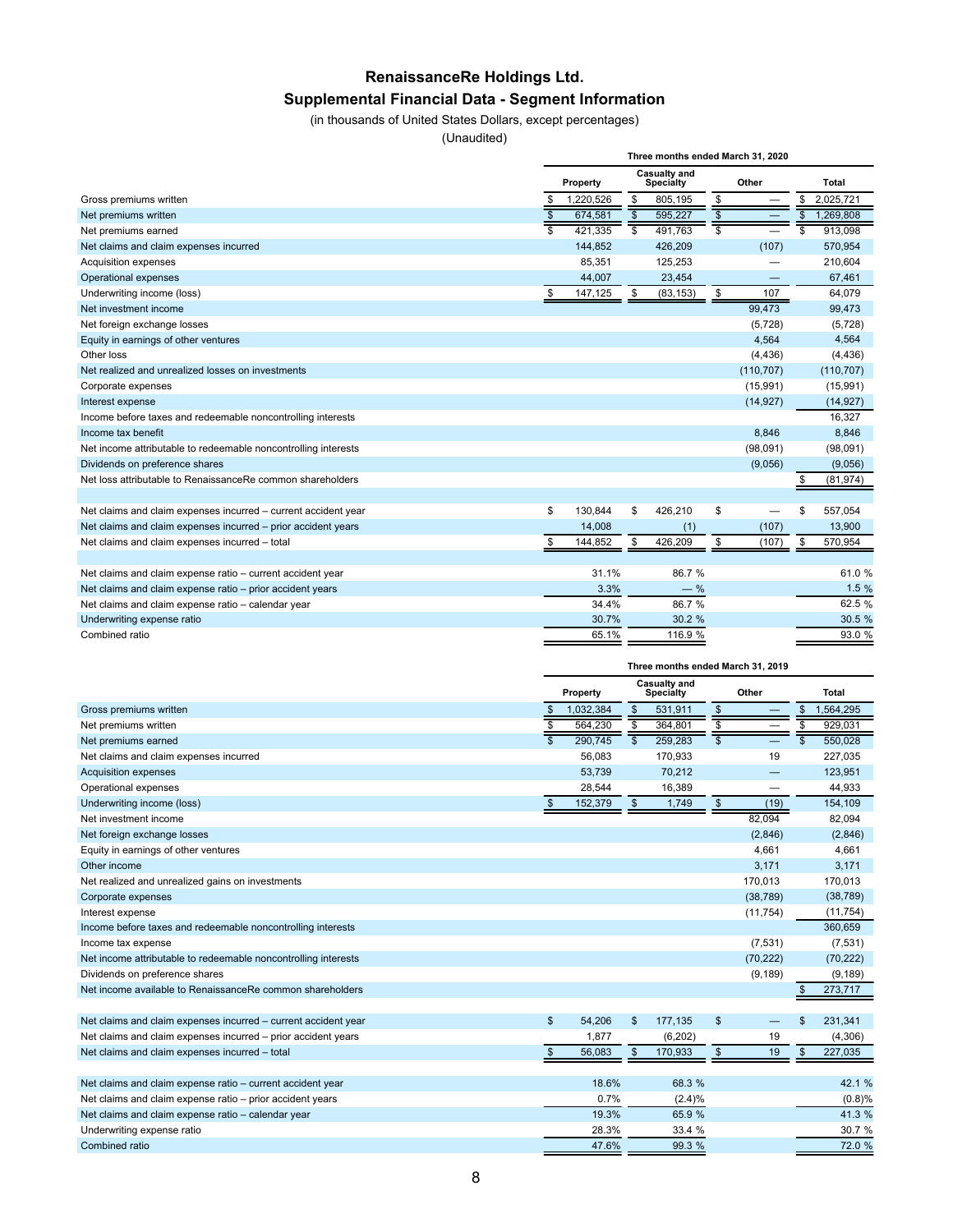# **RenaissanceRe Holdings Ltd. Supplemental Financial Data - Gross Premiums Written**

(in thousands of United States Dollars)

#### (Unaudited)

|                                                       | Three months ended |         |     |                   |
|-------------------------------------------------------|--------------------|---------|-----|-------------------|
|                                                       | March 31,<br>2020  |         |     | March 31,<br>2019 |
| <b>Property Segment</b>                               |                    |         |     |                   |
| Catastrophe                                           | \$                 | 936,190 | \$  | 845,213           |
| Other property                                        |                    | 284,336 |     | 187,171           |
| Property segment gross premiums written               | 1,220,526<br>\$    |         | \$. | 1,032,384         |
|                                                       |                    |         |     |                   |
| <b>Casualty and Specialty Segment</b>                 |                    |         |     |                   |
| General casualty (1)                                  | \$                 | 246.667 | \$  | 153,334           |
| Professional liability (2)                            |                    | 230,487 |     | 149,377           |
| Financial lines (3)                                   |                    | 147.079 |     | 127,356           |
| Other $(4)$                                           |                    | 180,962 |     | 101,844           |
| Casualty and Specialty segment gross premiums written | \$                 | 805,195 | \$  | 531,911           |

(1) Includes automobile liability, casualty clash, employer's liability, umbrella or excess casualty, workers' compensation and general liability.

(2) Includes directors and officers, medical malpractice, and professional indemnity.

(3) Includes financial guaranty, mortgage guaranty, political risk, surety and trade credit.

(4) Includes accident and health, agriculture, aviation, cyber, energy, marine, satellite and terrorism. Lines of business such as regional multiline and whole account may have characteristics of various other classes of business, and are allocated accordingly.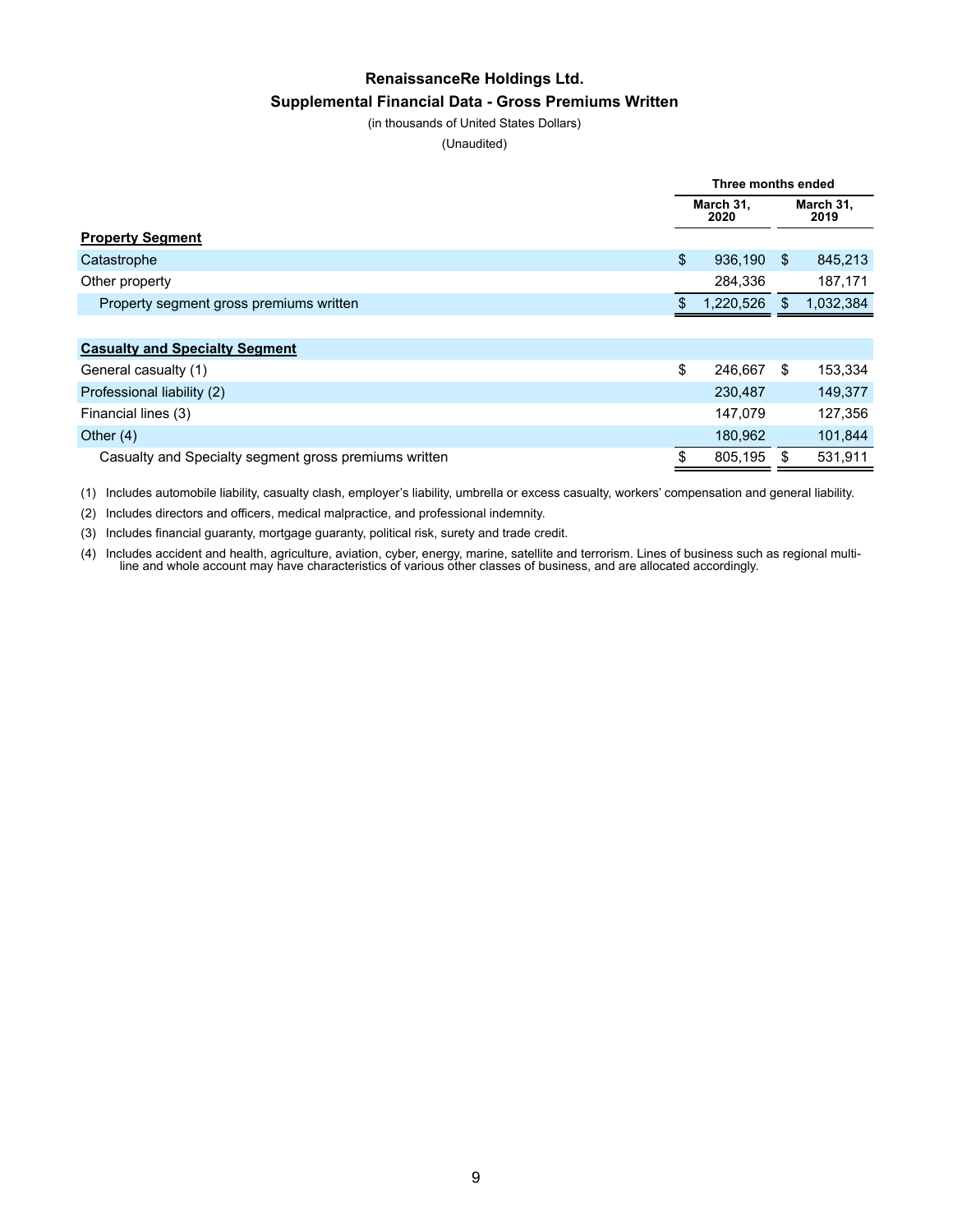# **RenaissanceRe Holdings Ltd. Supplemental Financial Data - Total Investment Result**

(in thousands of United States Dollars, except percentages)

(Unaudited)

|                                                                             | Three months ended |                   |    |                   |
|-----------------------------------------------------------------------------|--------------------|-------------------|----|-------------------|
|                                                                             |                    | March 31,<br>2020 |    | March 31,<br>2019 |
| Fixed maturity investments                                                  | $\mathfrak{L}$     | 73,338            | \$ | 61,483            |
| Short term investments                                                      |                    | 12.092            |    | 11.844            |
| Equity investments trading                                                  |                    | 1,551             |    | 1,027             |
| Other investments                                                           |                    |                   |    |                   |
| Catastrophe bonds                                                           |                    | 14,139            |    | 8,691             |
| Other                                                                       |                    | 1,629             |    | 1,640             |
| Cash and cash equivalents                                                   |                    | 1,504             |    | 1,517             |
|                                                                             |                    | 104,253           |    | 86,202            |
| Investment expenses                                                         |                    | (4,780)           |    | (4, 108)          |
| Net investment income                                                       |                    | 99,473            |    | 82,094            |
|                                                                             |                    |                   |    |                   |
| Gross realized gains                                                        |                    | 68,847            |    | 24,373            |
| Gross realized losses                                                       |                    | (11,360)          |    | (22, 943)         |
| Net realized gains on fixed maturity investments                            |                    | 57,487            |    | 1,430             |
| Net unrealized (losses) gains on fixed maturity investments trading         |                    | (20, 345)         |    | 103,922           |
| Net realized and unrealized gains on investments-related derivatives        |                    | 33,181            |    | 13,796            |
| Net realized losses on equity investments trading                           |                    | (15,047)          |    | (1, 161)          |
| Net unrealized (losses) gains on equity investments trading                 |                    | (105, 937)        |    | 52,658            |
| Net realized and unrealized losses on other investments - catastrophe bonds |                    | (14, 352)         |    | (2,210)           |
| Net realized and unrealized (losses) gains on other investments - other     |                    | (45, 694)         |    | 1,578             |
| Net realized and unrealized (losses) gains on investments                   |                    | (110, 707)        |    | 170,013           |
| <b>Total investment result</b>                                              | \$                 | (11, 234)         | \$ | 252,107           |
|                                                                             |                    |                   |    |                   |
| Total investment return - annualized                                        |                    | (0.1)%            |    | 8.0%              |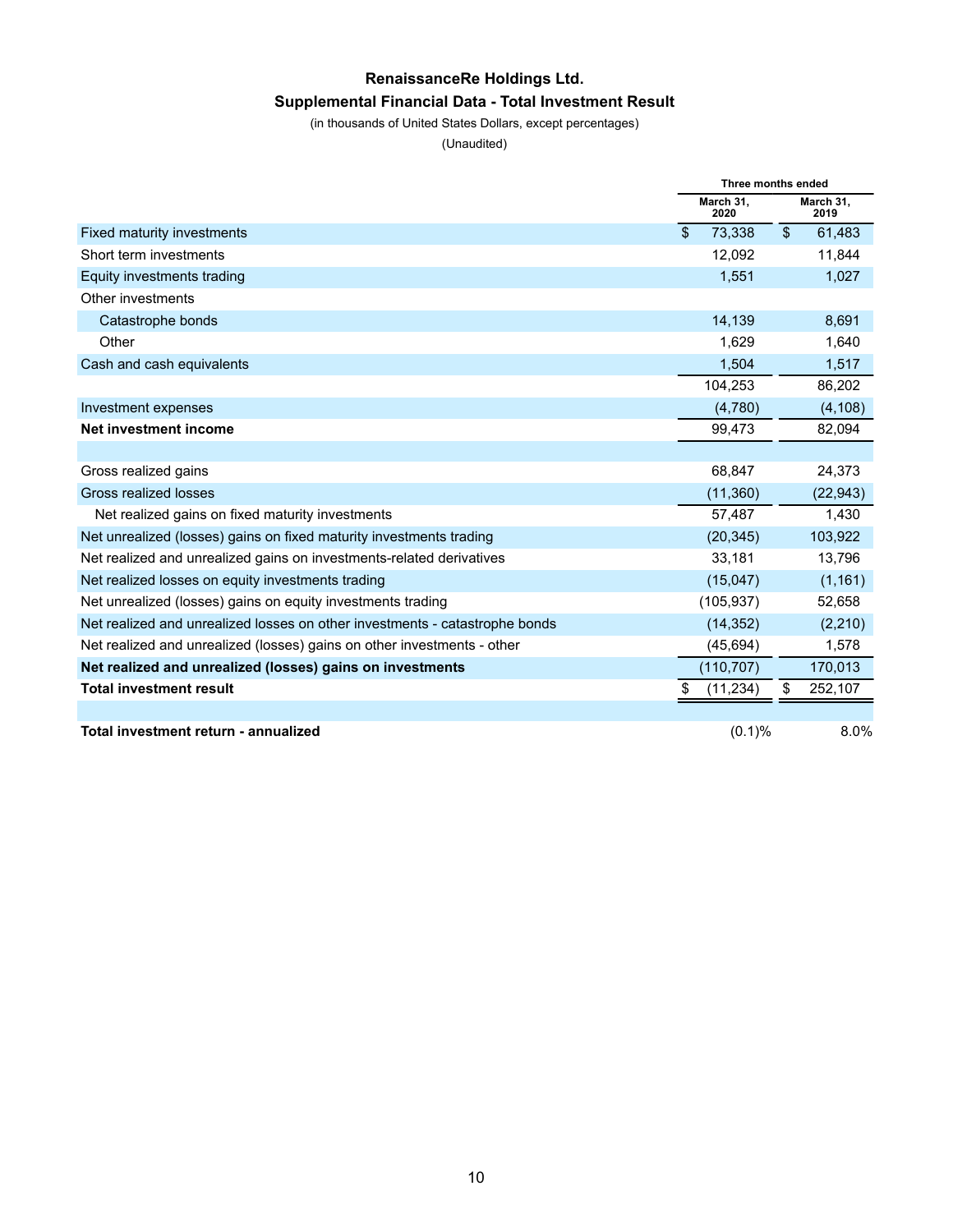# **Comments on Regulation G**

In addition to the GAAP financial measures set forth in this Press Release, the Company has included certain non-GAAP financial measures within the meaning of Regulation G. The Company has provided these financial measures in previous investor communications and the Company's management believes that these measures are important to investors and other interested persons, and that investors and such other persons benefit from having a consistent basis for comparison between quarters and for comparison with other companies within the industry. These measures may not, however, be comparable to similarly titled measures used by companies outside of the insurance industry. Investors are cautioned not to place undue reliance on these non-GAAP measures in assessing the Company's overall financial performance.

# **Operating (Loss) Income (Attributable) Available to RenaissanceRe Common Shareholders and Operating Return on Average Common Equity - Annualized**

The Company uses "operating income available to RenaissanceRe common shareholders" as a measure to evaluate the underlying fundamentals of its operations and believes it to be a useful measure of its corporate performance. "Operating income available to RenaissanceRe common shareholders" as used herein differs from "net (loss) income (attributable) available to RenaissanceRe common shareholders," which the Company believes is the most directly comparable GAAP measure, by the exclusion of net realized and unrealized gains and losses on investments, excluding net realized and unrealized gains and losses on other investments - catastrophe bonds, net foreign exchange gains and losses, transaction and integration expenses associated with the acquisition of TMR, the income tax expense or benefit associated with these adjustments and the portion of these adjustments attributable to the Company's redeemable noncontrolling interests." The Company's management believes that "operating income available to RenaissanceRe common shareholders" is useful to investors because it more accurately measures and predicts the Company's results of operations by removing the variability arising from: fluctuations in the fair value of the Company's fixed maturity investment portfolio, equity investments trading, other investments (excluding catastrophe bonds) and investments-related derivatives; fluctuations in foreign exchange rates; certain transaction and integration expenses associated with the acquisition of TMR; the associated income tax expense or benefit of these adjustments; and the portion of these adjustments attributable to Company's redeemable noncontrolling interests. The Company also uses "operating income available to RenaissanceRe common shareholders" to calculate "operating income available to RenaissanceRe common shareholders per common share - diluted" and "operating return on average common equity - annualized." The following table is a reconciliation of: (1) net (loss) income (attributable) available to RenaissanceRe common shareholders to "operating income available to RenaissanceRe common shareholders"; (2) net (loss) income (attributable) available to RenaissanceRe common shareholders per common share - diluted to "operating income available to RenaissanceRe common shareholders per common share - diluted"; and (3) return on average common equity annualized to "operating return on average common equity - annualized." Comparative information for all prior periods has been updated to conform to the current methodology and presentation.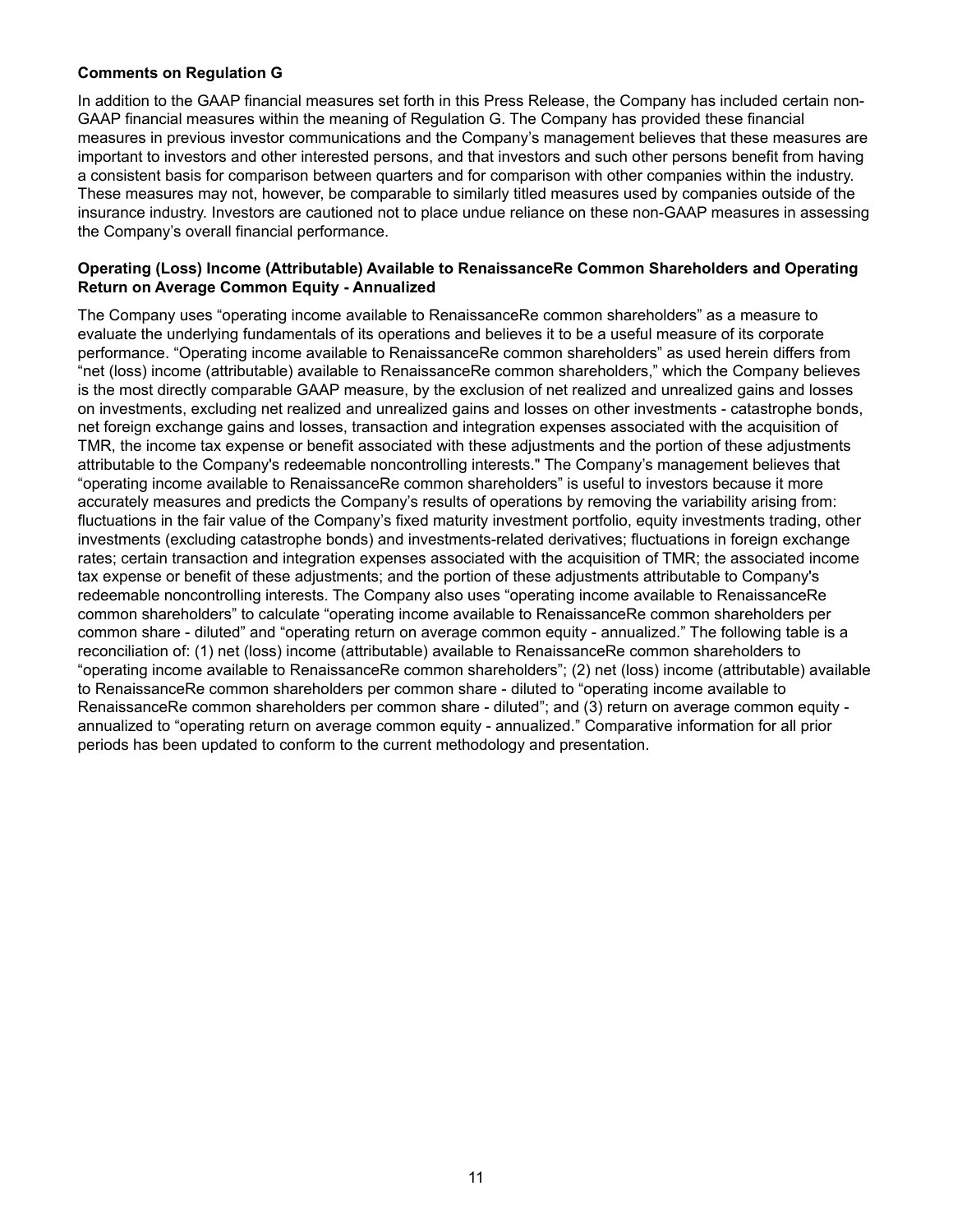|                                                                                                                                                                            |                |                   |                | Three months ended |  |  |  |
|----------------------------------------------------------------------------------------------------------------------------------------------------------------------------|----------------|-------------------|----------------|--------------------|--|--|--|
| (in thousands of United States Dollars, except per share amounts and percentages)                                                                                          |                | March 31.<br>2020 |                | March 31.<br>2019  |  |  |  |
| Net (loss) income (attributable) available to RenaissanceRe common shareholders                                                                                            | $\mathfrak{L}$ | (81, 974)         | $\mathfrak{L}$ | 273,717            |  |  |  |
| Adjustment for net realized and unrealized losses (gains) on investments, excluding net<br>realized and unrealized losses (gains) on other investments - catastrophe bonds |                | 96.355            |                | (172, 223)         |  |  |  |
| Adjustment for net foreign exchange losses                                                                                                                                 |                | 5,728             |                | 2,846              |  |  |  |
| Adjustment for transaction and integration expenses associated with the acquisition of TMR                                                                                 |                | 4,423             |                | 25.520             |  |  |  |
| Adjustment for income tax (benefit) expense (1)                                                                                                                            |                | (4, 141)          |                | 8,334              |  |  |  |
| Adjustment for net income attributable to redeemable noncontrolling interests (2)                                                                                          |                | 13,019            |                | 15,414             |  |  |  |
| Operating income available to RenaissanceRe common shareholders                                                                                                            | \$             | 33,410            | \$             | 153,608            |  |  |  |
|                                                                                                                                                                            |                |                   |                |                    |  |  |  |
| Net (loss) income (attributable) available to RenaissanceRe common shareholders per<br>common share - diluted                                                              | \$             | (1.89)            | \$             | 6.43               |  |  |  |
| Adjustment for net realized and unrealized losses (gains) on investments, excluding net<br>realized and unrealized losses (gains) on other investments - catastrophe bonds |                | 2.22              |                | (4.09)             |  |  |  |
| Adjustment for net foreign exchange losses                                                                                                                                 |                | 0.13              |                | 0.07               |  |  |  |
| Adjustment for transaction and integration expenses associated with the acquisition of TMR                                                                                 |                | 0.10              |                | 0.61               |  |  |  |
| Adjustment for income tax (benefit) expense (1)                                                                                                                            |                | (0.10)            |                | 0.20               |  |  |  |
| Adjustment for net income attributable to redeemable noncontrolling interests (2)                                                                                          |                | 0.30              |                | 0.37               |  |  |  |
| Operating income available to RenaissanceRe common shareholders per common share -<br>diluted                                                                              |                | 0.76              | \$             | 3.59               |  |  |  |
|                                                                                                                                                                            |                |                   |                |                    |  |  |  |
| Return on average common equity - annualized                                                                                                                               |                | (6.3)%            |                | 23.5 %             |  |  |  |
| Adjustment for net realized and unrealized losses (gains) on investments, excluding net<br>realized and unrealized losses (gains) on other investments - catastrophe bonds |                | 7.5%              |                | $(14.8)\%$         |  |  |  |
| Adjustment for net foreign exchange losses                                                                                                                                 |                | 0.4%              |                | $0.2 \%$           |  |  |  |
| Adjustment for transaction and integration expenses associated with the acquisition of TMR                                                                                 |                | 0.3%              |                | 2.2%               |  |  |  |
| Adjustment for income tax (benefit) expense (1)                                                                                                                            |                | (0.3)%            |                | 0.7%               |  |  |  |
| Adjustment for net income attributable to redeemable noncontrolling interests (2)                                                                                          |                | 1.0%              |                | 1.3%               |  |  |  |
| Operating return on average common equity - annualized                                                                                                                     |                | 2.6%              |                | 13.1 %             |  |  |  |

(1) Adjustment for income tax (benefit) expense represents the income tax benefit (expense) associated with the adjustments to net (loss) income (attributable) available to RenaissanceRe common shareholders. The income tax impact is estimated by applying the statutory rates of applicable jurisdictions, after consideration of other relevant factors.

(2) Adjustment for net income attributable to redeemable noncontrolling interests represents the portion attributable to the Company's redeemable noncontrolling interests associated with the adjustments to net (loss) income (attributable) available to RenaissanceRe common shareholders, including the income tax impact of those adjustments.